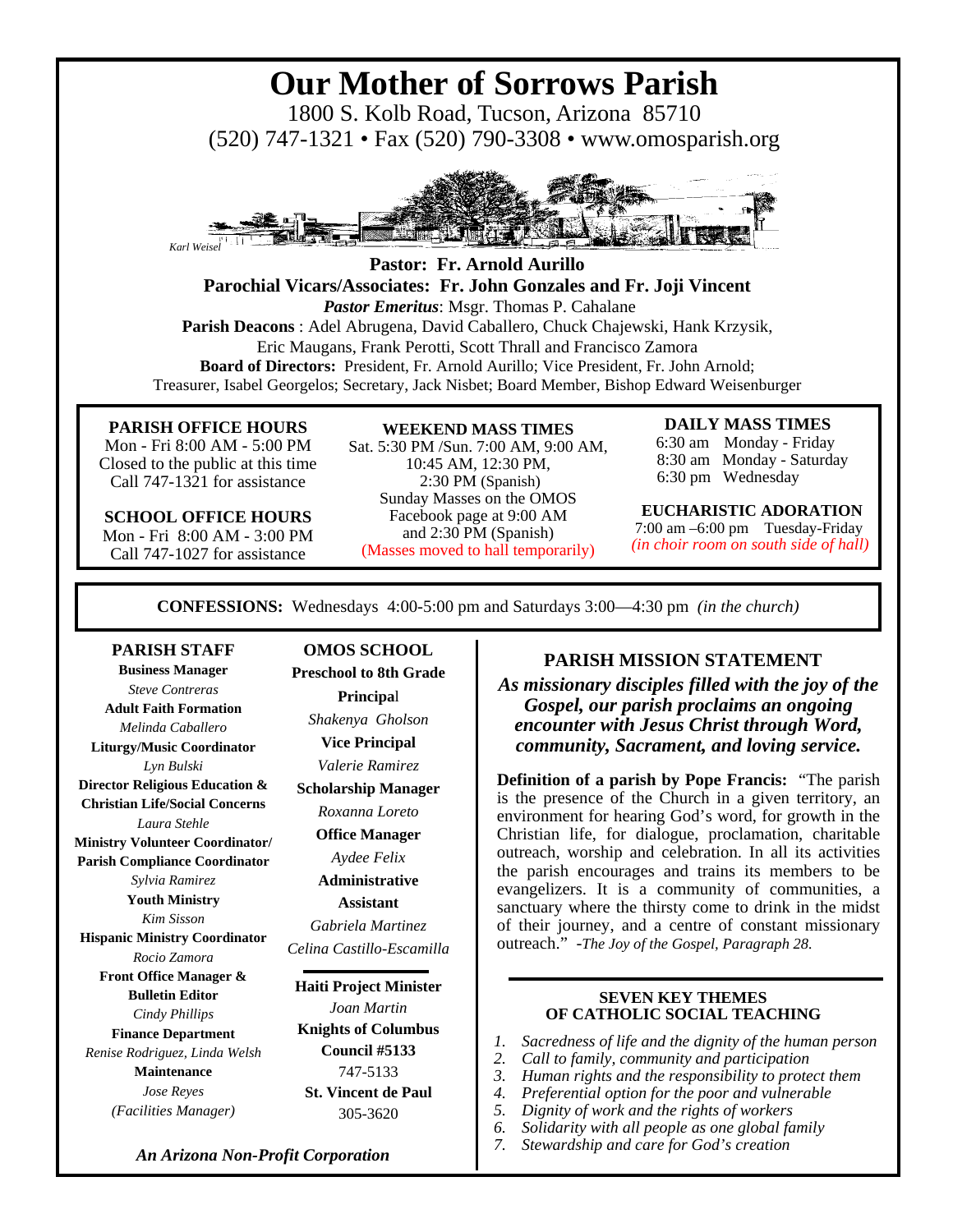# *The Third Sunday in Ordinary Time-January 23, 2022*

#### **Dear OMOS Parishioners,**

**Reflection for the Gospel:** In chapter four of Luke's Gospel, we hear that Jesus is in his hometown of Nazareth, attending the synagogue on the Sabbath, which is said to be his custom. In this account, we find another important clue that Jesus lived as a faithful Jew.

As Jesus stands in the synagogue, he reads from the scroll handed to him and it contains the words of the prophet Isaiah. Here, Jesus announces his mission in continuity with Israel's prophetic tradition. This reading from Isaiah defines Jesus' ministry. It will include bringing glad tidings to the poor, liberty to captives, healing the sick, freedom to the oppressed, and proclaiming a year acceptable to the Lord.

Through this text from Isaiah, Jesus announces God's salvation for us. The "year acceptable to the Lord" is a reference to the Jewish tradition of Sabbath years and jubilee. The Sabbath year was observed every seventh year. It was a year of rest when land was left to rest, and food stores were to be shared equally with all. A year of Jubilee was celebrated every fiftieth year, the conclusion of seven cycles of Sabbath years. It was a year of renewal in which debts were forgiven and slaves were freed.

This tradition of Jubilee is the framework for God's promise of salvation. And yet in Jesus, something new begins. Jesus not only announces God's salvation, He also brings this salvation about in his person. Jesus is Yahweh's Anointed One, filled with the Spirit of God. The Kingdom of God is now at hand. It is made present in Jesus, especially in His life, death, and Resurrection.

**Filipino Tradition Celebrating Sto. Nino:** The Holy Infant of Jesus or Sto. Nino became a symbol of faith for all Filipinos. It is normally celebrated in the Philippines on the third Sunday of January. Here in our parish, we join our Filipino community to observe this beautiful tradition this Sunday during the 12:30pm schedule. Viva Pit Senyor Sto. Nino!

**Eucharistic Adoration:** Archbishop Fulton Sheen said, "The greatest story of all time is contained in a tiny white Host." We all believe that this white Host is Jesus present body, soul and divinity! I am reminding you to sign up for this blessed opportunity to adore the Lord. The schedule is Tuesday through Friday from 7am – 6pm.

**Sound Improvement Project:** We have an update for the sound improvement project. They are doing everything to make sure they will finish on time. The wirings and setting up of the sound deck are done. The panels for sound proofing are on the way to be installed. I hope next week, they will do the sound testing. We are all excited and looking forward to the final outcome of this project. Thank you for your understanding!

**Parish Hall Mass:** Personally, I am so pleased the way you all responded and adjusted to our temporary place of worship. Last Sunday when I celebrated the mass and with the daily masses I had, it was a celebration where I felt closer to the congregation. There was no problem with the sound system. Although, at the 10:45am mass, I observed there were almost 30 people standing. We are sorry for the inconvenience. We are scheduled to be back in the church on February 1st.

**Lastly**, I would like to express my sincere thanks for all your prayers offered for the immediate recovery of Bishop Emeritus Gerald Kicanas. His medical surgery went very well, and he is now home recovering. Thank you also for praying and for participating in the Annual Tucson March for Life event last Saturday, January 22, 2022. Let us continue our commitment to protect life in all stages and be good stewards for our environment.

Let me close with these words from the Responsorial Psalm, *"The precepts of the Lord are right, rejoicing the heart; the command of the Lord is clear, enlightening the eye*."

Sr. Sto. Nino, have mercy on us!



Blessings, Fr. Arnold Aurillo

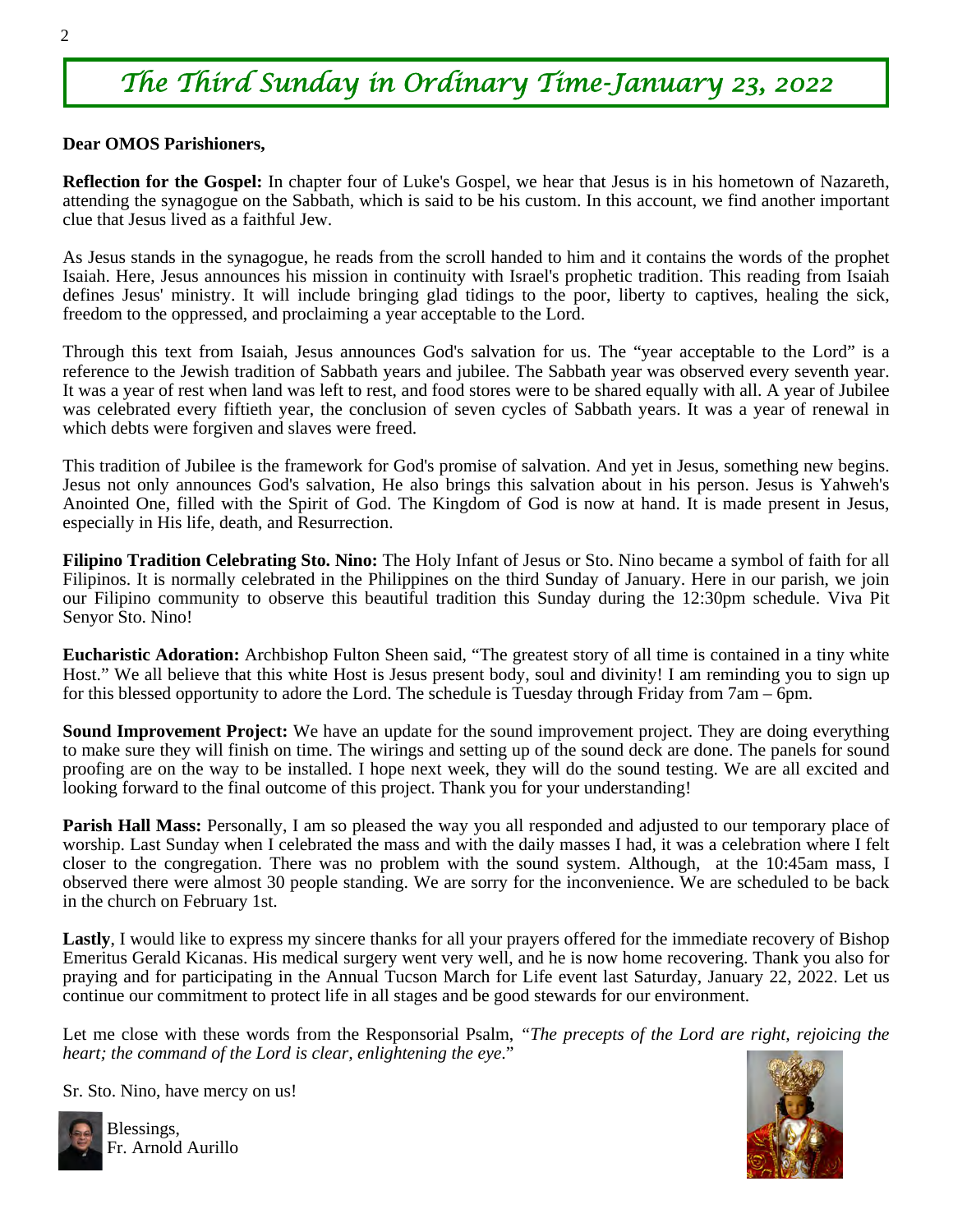# *Scripture Reflection*

*Any questions or comments: Melinda Caballero mcaballero@omosparish.org* 

#### **New Day Dawns Scott Hahn reflects on the Third Sunday in Ordinary Time**

The meaning of today's liturgy is subtle and manylayered.

We need background to understand what's happening in today's First Reading.

Babylon having been defeated, King Cyrus of Persia decreed that the exiled Jews could return home to Jerusalem. They rebuilt their ruined temple *(see Ezra 6:15-17)* and under Nehemiah finished rebuilding the city walls *(see Nehemiah 6:25).*

The stage was set for the renewal of the covenant and the re-establishment of the Law of Moses as the people's rule of life. That's what's going on in today's First Reading, as Ezra reads and interprets *(see Nehemiah 8:8)* the Law and the people respond with a great "Amen!"

Israel, as we sing in today's Psalm, is rededicating itself to God and His Law. The scene seems like the Isaiah prophecy that Jesus reads from in today's Gospel.

Read all of Isaiah 6:1. The "glad tidings" Isaiah brings include these promises: the liberation of prisoners (*61:1*); the rebuilding of Jerusalem, of Zion (*61:3-4; see also Isaiah 60:10*); the restoration of Israel as a kingdom of priests (*61:6; Exodus 19:6*); and the forging of an everlasting covenant (*61:8; Isaiah 55:3*). It sounds a lot like the First Reading.

Jesus, in turn, declare that Isaiah' prophecy is fulfilled in Him. The Gospel scene, too, recalls the First Reading. Like Ezra, Jesus stands before the people, is handed a scroll, unrolls it, then reads and interprets it (*compare Luke 4:16-17, 21 and Nehemiah 8:2-6, 8-10*).

We witness in today's Liturgy the creation of a new people of God. Ezra started reading at dawn of the first day of the Jewish new year (*see Leviticus 23:24*). Jesus also proclaims a "sabbath," a great year of Jubilee, a deliverance from slavery to sin, a release from the debts we owe to God (*see Leviticus 25:10*).

The people greeted Ezra "as one man." And, as today's Epistle teaches, in the Spirit the new people of God-the Church-is made "one body" with Him.

> *© Scott Hahn is the founder and president of the St. Paul Center for Biblical Theology*



#### **SUNDAY MISSALS**

Sunday Missals are still available for \$5.00 in front of the ambo in the church or in the Parish Office.

# **Clases de Inglés**

Martes y Jueves 5:30 –7:00 pm **Gratis** Salón 1 de PAC Inicio: Jueves 27 de enero, 2022 Maestra: Ellen Courtney



! Te Esperamos!





**"I want a Church which is poor and for the poor." -Pope Francis, Evangelii Gaudium** 

### **January Is Poverty Awareness Month**

This month join the U.S. Bishops, the Catholic Campaign for Human Development, and the Catholic community in the United States in taking up Pope Francis' challenge to live in solidarity with the poor! The Poverty Awareness calendar is available in the literature rack and on line along with longer daily reflections. All of these resources are also en Español. You can even sign up to have the daily reflections emailed to you during Poverty Awareness Month! For the calendar, reflections and additional information go to www.povertyusa.org or www.pobrezausa.org ( Español).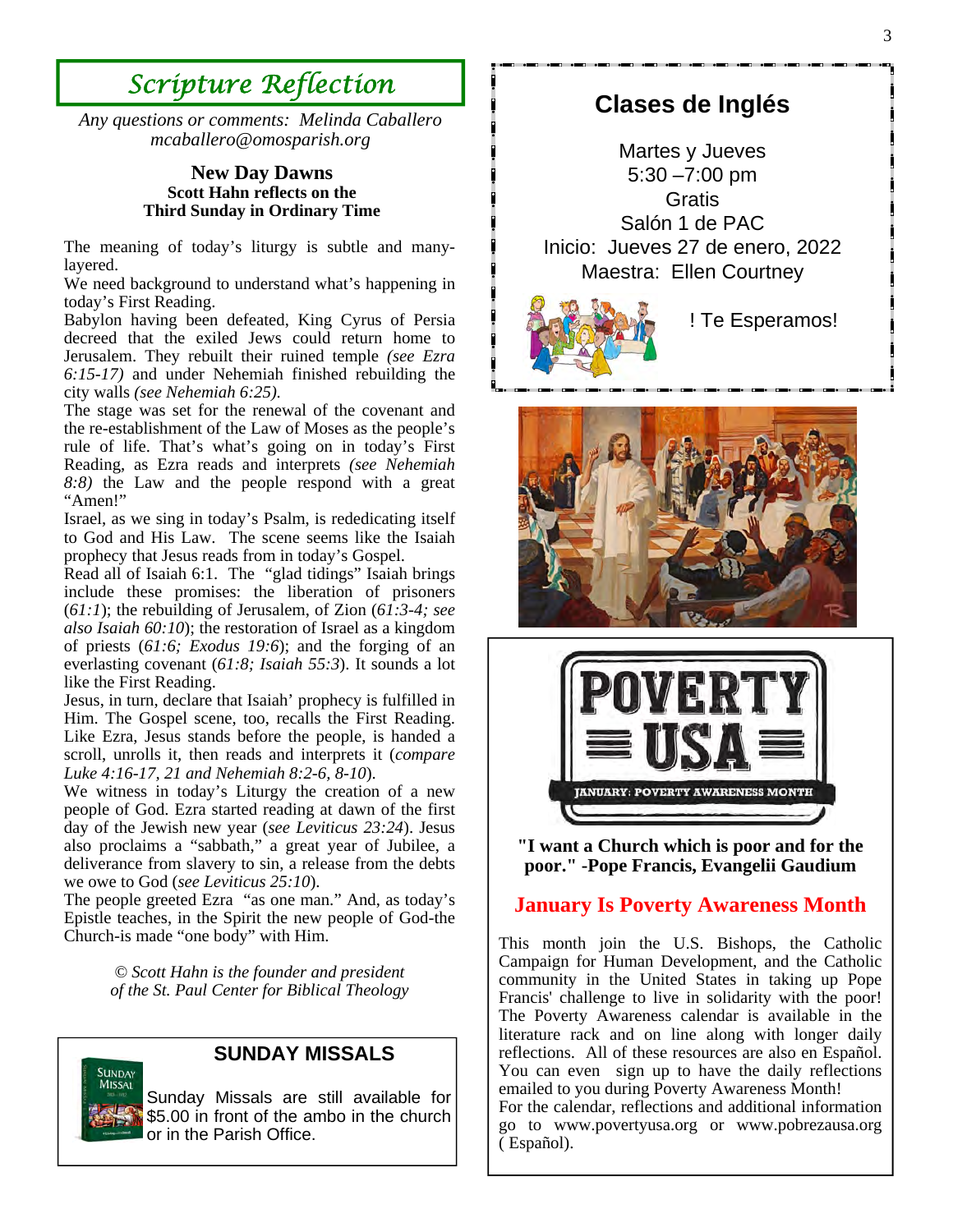# *Christian Life*



The U.S. bishops annual novena 9 Days for Life takes place January 19– January 27. Pray for the respect and protection of all human life with new intentions, brief reflections, and more each day. Download the novena online, or participate through Facebook, email, text message or an app. Join at 9daysforlife.



La novena anual de los obispos de EE. UU., 9 Días por la Vida, tendrá lugar del 19 al 27 de enero. Recen por el respeto y la protección de la vida humana con nuevas intenciones, breves reflexiones y más cada día. Bajen la novena de Internet o participe en Facebook, mensaje electrónico de texto o una aplicación. ¡Únete a 9daysforlife.



#### **Bereavement Group**

OMOS is happy to have an in-person Bereavement Support Group.

facilitated by Ms. Lourdes Serna. This is a Christ Centered ministry where individuals can find support, healing and consolation working through the loss of a loved one. The group meets the second and fourth Tuesday of the month, from 6:30 to 8:00pm in the PAC building. For more information please contact the parish office or visit our website. No registration needed, come as you need.

*"I have told you these things, so that in me you may have peace. In this world you will have trouble. But take Courage! I have overcome the world." -*John 16:33





The Spirit of the Lord prompts each of us to cooperate with God's creation. The Spirit inspires us to care responsibly for all of creation. Each of us is called to develop the sensitivity to the inspiration and leading of the Spirit. Spend some time this week listening to the Spirit. Ask the Spirit for guidance on what steps you can take to protect our environment. What is one shift you can make to help care for creation and protect the world God has given us?

#### *Prayer*

*Praise to you, Lord, God of all creation. For through your goodness you sent forth your sprit to renew us. May the same Spirit sustain and empower us in our present human and ecological conditions, and inspire us in protecting and caring for our fellow creatures and the natural world. Amen.* 

*Adapted from Living Laudato Si by Manny Bautista* 



**Christian Life Program** 

You are invited on a journey in rediscovering God's Love .. reflecting on the Basic Truths about the Christian faith, an authentic Christian Life, and Spirit-filled Christian Life presented by the Couples for Christ Family Ministries. The CLP is open to all married couples, single young adults, divorced, separated and widowed.

> Begins Saturday February 12 Time: 10am -12 noon Our Mother of Sorrows Tucson AZ

For more info contact Dcn Adel Abrugena at (520) 488-7411 or Chris Bansil at (520) 307-6881.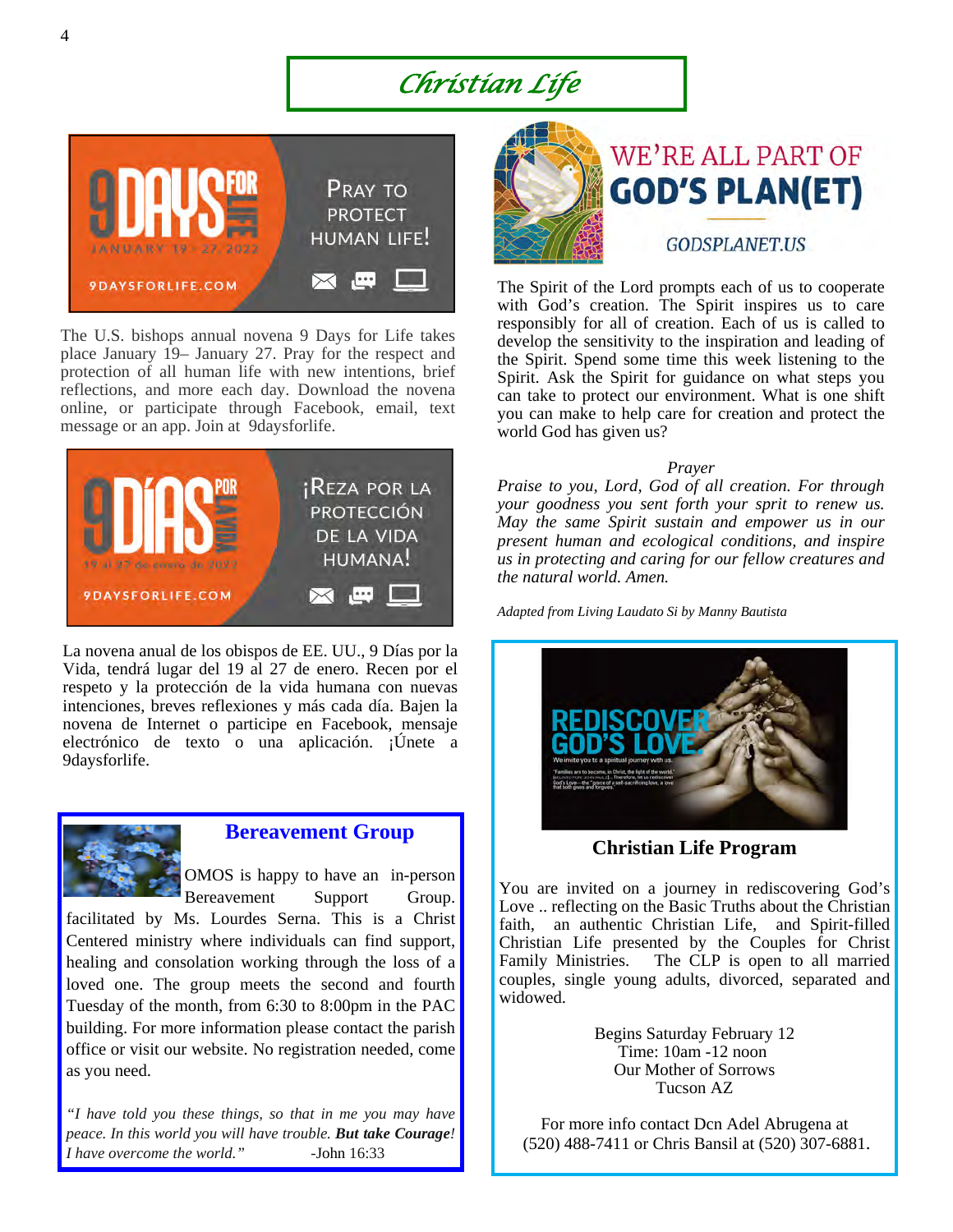# *Liturgy At A Glance!*

*Lyn Bulski at 305-3612 or Lbulski@ omosparish.org*

#### **Liturgy update:**

| <b>January 30</b> | 4 <sup>th</sup> Sunday in Ordinary Time                   |
|-------------------|-----------------------------------------------------------|
| <b>February 2</b> | Catholic Schools Week begins<br>Candlemas Day-see article |
|                   | helow                                                     |
| <b>February 3</b> | St Blaise- General blessing of                            |
|                   | throats at $6:30$ am and $8:30$ am                        |
|                   | Mass                                                      |
| <b>February 4</b> | <b>Altar Server Formation 1:30pm</b>                      |
| <b>February 5</b> | <b>Altar Server Formation 10am</b>                        |

Questions or comments regarding OMOS liturgy? 520 305-3612 or lbulski@omosparish.org



#### **February 2- Feast of the Presentation of the Lord (Candlemas Day)**

This is the day the Church celebrates the Presentation of the baby Jesus in the temple as well as the purification of the Blessed Virgin Mary. Traditionally, this is also the day that the Church blesses the candles to be used

during the year.

Each Mass begins with a procession of candles from the vestibule of the church. The assembly may bring candles to be blessed for use in their Sacred Spaces at home. You may bring your own candles or you may purchase them in the parish office or before the 6:30am, 8:30am or 6:30pm Masses.

### **LECTURAS DE LA SEMANA**

| 2 S 5:1-7, 10; Sal 89:20, 21-22, 25-26;<br>Mr $3:22-30$ |
|---------------------------------------------------------|
| Hec 22:3-16; Sal 117:1bc, 2: Mr15:15-18                 |
| 2 Ti 1:1-8; Sal 96: 1-2a, 2b-3, 7-8a, 10;               |
| $Mr 4:1-20$                                             |
| 2 S 7:18-19, 24-29:; Sal 132:1-2, 3-5,                  |
| 11, 12, 13-14; Mr 4:21-25                               |
| 2 S 11:1-4a, 5-10a, 13-17; Sal 51: 3-4.                 |
| 5-6a, 6bcd-7, 10-11; Mr 4:26-34                         |
| 2 S 12:1-7a, 10-17; Sal 51:12-13, 14-15,                |
| 16-17; Mr 4:35-41                                       |
| Jr 1:4-5, 17-19; Sal 71:1-2, 3-4, 5-6, 15-              |
| 17;1 Co 12:31-13:13; Lk 4:21-30                         |
|                                                         |

#### **READINGS FOR THE WEEK**

| Monday:    | 2 Sam 5:1-7, 10; Ps 89:20, 21-22, 25-26;      |
|------------|-----------------------------------------------|
|            | Mk 3:22-30                                    |
| Tuesday:   | Acts 22:3-16; Ps 117:1bc, 2: Mk 15:15-18      |
| Wednesday: | 2 Tim 1:1-8; Ps 96: 1-2a, 2b-3, 7-8a, 10;     |
|            | Mk $4:1-20$                                   |
| Thursday:  | 2 Sam 7:18-19, 24-29:; Ps 132:1-2, 3-5, 11,   |
|            | 12, 13-14; Mk 4:21-25                         |
| Friday:    | 2 Sam 11:1-4a, 5-10a, 13-17; Ps 51: 3-4.      |
|            | 5-6a, 6bcd-7, 10-11; Mk 4:26-34               |
| Saturday:  | 2 Sam 12:1-7a, 10-17; Ps 51:12-13, 14-15,     |
|            | 16-17; Mk 4:35-41                             |
| Sunday:    | Jer 1:4-5, 17-19; Ps 71:1-2, 3-4, 5-6, 15-17; |
|            | 1 Cor 12:31-13:13; Lk 4:21-30                 |
|            |                                               |

#### **Margaret Lordon's Memorial Mass**

The memorial Mass will be celebrated here at the parish on Saturday, January 29th at 10:00 am. Margaret served here at the parish as Religious Education director for sixteen years from 1982-1998. She served God with deep dedication and a forever giving heart throughout her eighty-one years of life. In a final act of self-giving, so typical of Margaret's  $\dot{\bullet}$ life, she donated her body to medical science.

#### **Eternal rest grant unto them, O Lord**



*Margaret Lordon+, Skyleigh Short+* 



#### **Altar Servers!**

Boys and girls in  $4<sup>th</sup>$  grade and older who have made their 1<sup>st</sup> Communion are eligible to be altar servers!

**We will have a formation session on February 4 at 1:20pm and February 5 at 10am in the church.** 

You may attend either session and a parent or guardian is required to attend as well. Please email lbulski@omosparish.org to register if you have not already done so. **Servers must wear a mask when serving.**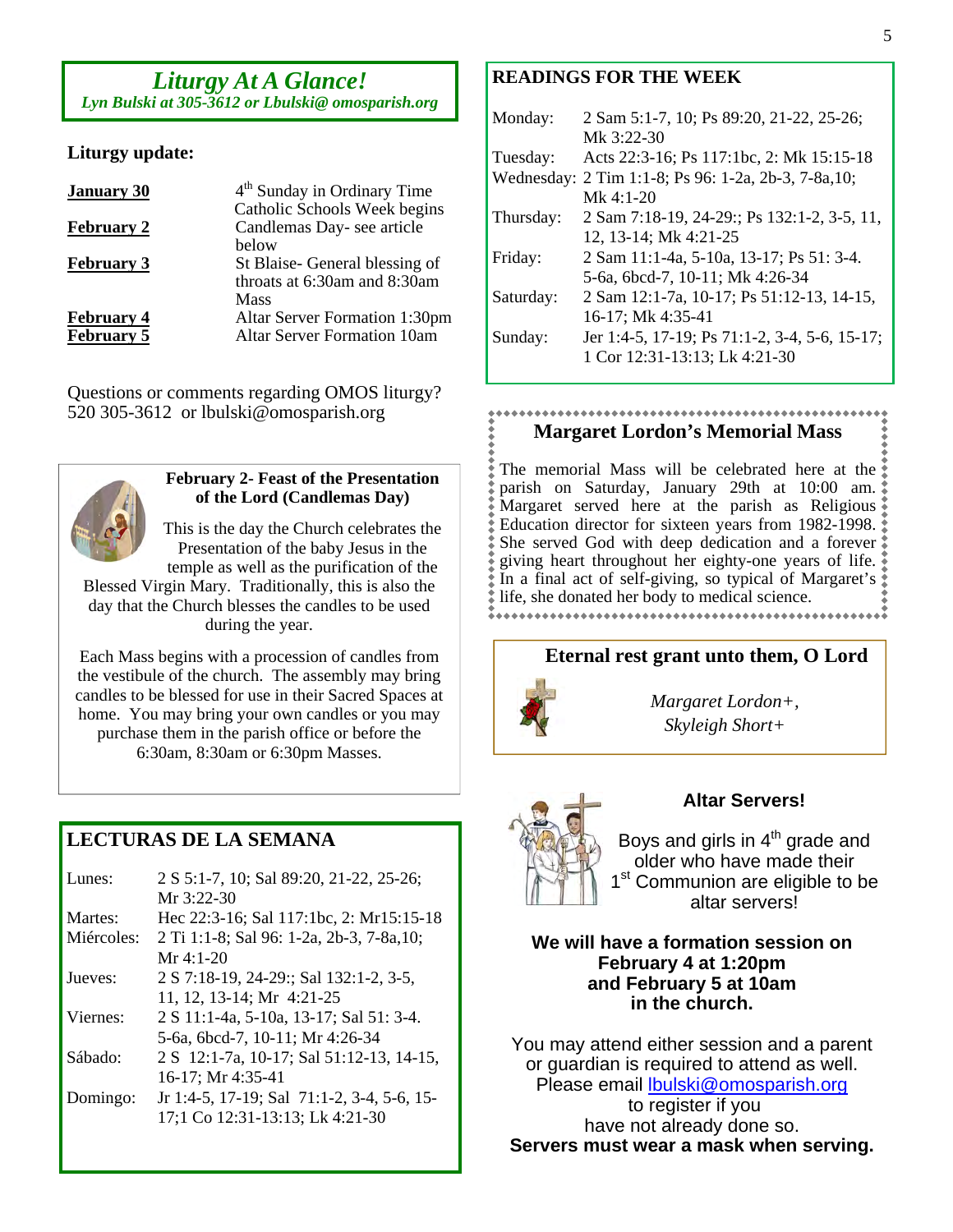*Announcements* 



**GET CREDIT NOW FOR A GOOD DEED AND MAKE YOUR 2021 TAX CREDIT CONTRIBUTION CTSO** BY APRIL 15TH!

Catholic education combine a quality curriculum that nurtures faith development, provides strong academics, high expectations, and promote respect for one another. Take advantage of the tax credit and receive a dollar-for-dollar credit. If filing as a single taxpayer you can give up to \$1,214, and a married couple filing jointly can contribute up to \$2,435. Brochures are in the vestibule or visit www.ctso-tucson.org for online giving.

### **Alive in Christ Charismatic Word Gifts** Thursday, January 27, 2022 at 6:30 PM

Now I should like all of you to speak in tongues, but even more to prophesy.  $-1$  Cor



+Lively Praise & Worship +Inspired **Teaching** +Prayers for your intentions!

**Fr Showri Narra** 

**Everyone is Invited!** Bring your family & friends!

· Attend in person at: **Our Lady of Fatima,** 1950 W. Irvington Place, Tucson

• View on Zoom, Meeting ID: 814 4930 0841 **Passcode: 352734** 

View this using Zoom app on a computer / tablet / smart phone, Or listen on a traditional phone: Dial (346) 248 7799 or (669) 900 9128 (not toll-free) -If you have problems joining the meeting, please text Diana at: 520-981-8800.<br>- For Zoom training videos, and videos of past meetings, go to TucsonCCR.org

*Moved? Changed your number or email? Give us a call to update us at 747-1321 or email omosparish@omosparish.org* 



#### **Marriage Anniversary Mass 2022**

Bishop Edward J. Weisenburger cordially invites you to a special Mass celebrating Marriage Anniversaries for couples that

have received the Sacrament of Holy Matrimony and are celebrating the following anniversaries: 1st, 10th, 25th, 50th, 60th or longer. Sunday, February 13, 2022 at 2:30 pm at St. Augustine Cathedral, 192 S Stone Ave, Tucson.

Registration forms are available in the vestibule of the church or email Ofelia James at ojames@diocesetucson.org



Saturday, February 26, 2022 8:30 am - 5:00 pm St. Joseph Catholic Church-Healy Hall 215 S Craycroft –Tucson

To register go to: www.vineofgrace.org or call 520.631.1408

Cost is free. A love offering will be collected at retreat

Bring your Bible and rosary **and a sack lunch**. Bring a snack to share (optional). Beverages and snacks will be provided!

> Dare to be different! Come and be renewed...Come, it's a new year for a new you!

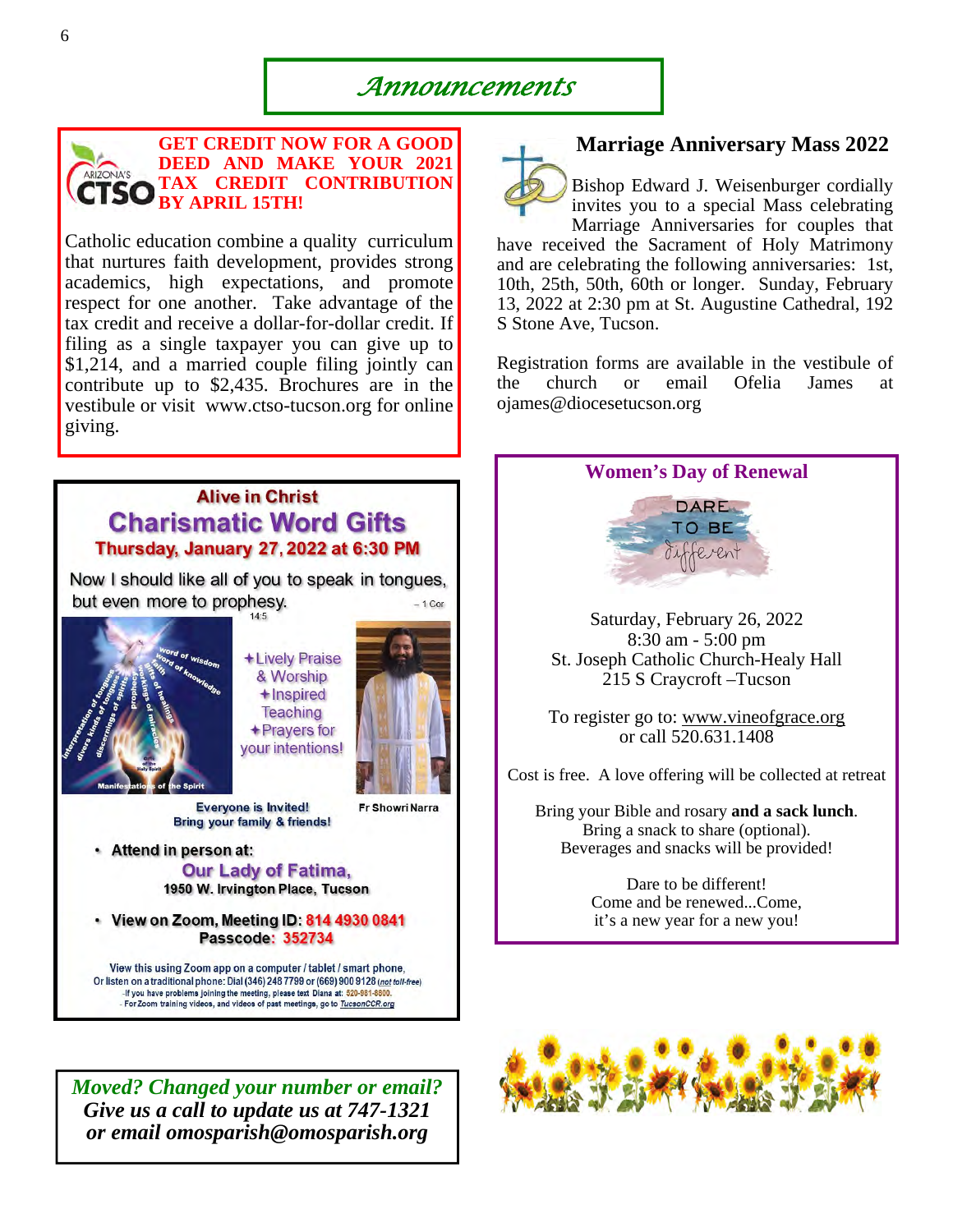# **Important Notice**

Due to the rise in Covid cases, Pima County has reinstated their mask mandate. We are **highly** encouraging all who attend our parish to worship and for other events to wear a face mask, sanitize, and practice social distancing. Please help prevent the spread of Covid and protect yourselves and those around you.

#### **Worldwide Marriage Encounter**

Are you letting Jesus proclaim the good news to you in your marriage? Sign up today to attend one of the next Worldwide Marriage Encounter Experiences on Feb 5-6, 2022 at Mt. Claret Retreat

Center. Early registration is highly recommended. For more information visit our website at: wwmearizona.com





### **TAX PREPARATION SERVICES**

Our Mother of Sorrows is again hosting an AARP tax-aide site. Free tax preparation service will be available by **appointment only** beginning Thursday February 3rd. Tax preparation appointments will be scheduled for Mondays and Thursdays between 9:00 am and 2:00 pm in the Parish Activity Center Scout room (Bldg #7). Entrance is on the north side of the building (Calle Denebola).

Packets with appointment website (https://appt.link/ omos-taxaide) and all other information will be available at Wilmot, Columbus, Martha Cooper, Golf Links, Mission, and Valencia Libraries (starting on January 20th), as well as the OMOS Parish Office beginning Friday 1/14/22. The appointment website will be open on 1/22/22. **You can also make appointments in person on Monday and Thursday during Tax preparation hours beginning on February 3rd. NO APPOINTMENTS MADE BY PHONE!** 



**Mass of Remembrance**  Saturday-February 5, 2022 8:30 am Our Lady of the Desert Cemetery (in Mausoleum) 2151 S Avenida de los Reyes

Join us for a mass to remember your loved ones!

**Immaculate Heart High School Open House 625 E Magee Rd Tucson, AZ 85704** 



**Sunday, January 30, 2022 1:00-3:00 pm** 

Come visit the Catholic school that has been educating Tucson students for over 90 years! Meet our teachers, students, and parents. Learn about scholarships and tour our beautiful campus as we begin to celebrate Catholic Schools Week!

For more information, please contact Dr. Powell at kpowell@ihschool.org or 520-297-2851

#### **Church Sound System Upgrade Status**

Ford AV is making great progress on the work in the church. They have completed removing some of our old speakers that needed to be replaced. This includes the four large center ceiling speakers. They have installed the directional speakers in the main sanctuary and replaced a few speakers in the daily chapel. New cabling installation for these speakers is in progress. Our old sound deck components that were contributing to the muddiness and muffled sound quality have been removed. Ford AV will begin installing the new acoustic panels this week.

We are on schedule to complete this project by the end of the month. Our return to the main church is planned for February  $1<sup>st</sup>$ .

*-Steve Contreras, Parish Business Manager*